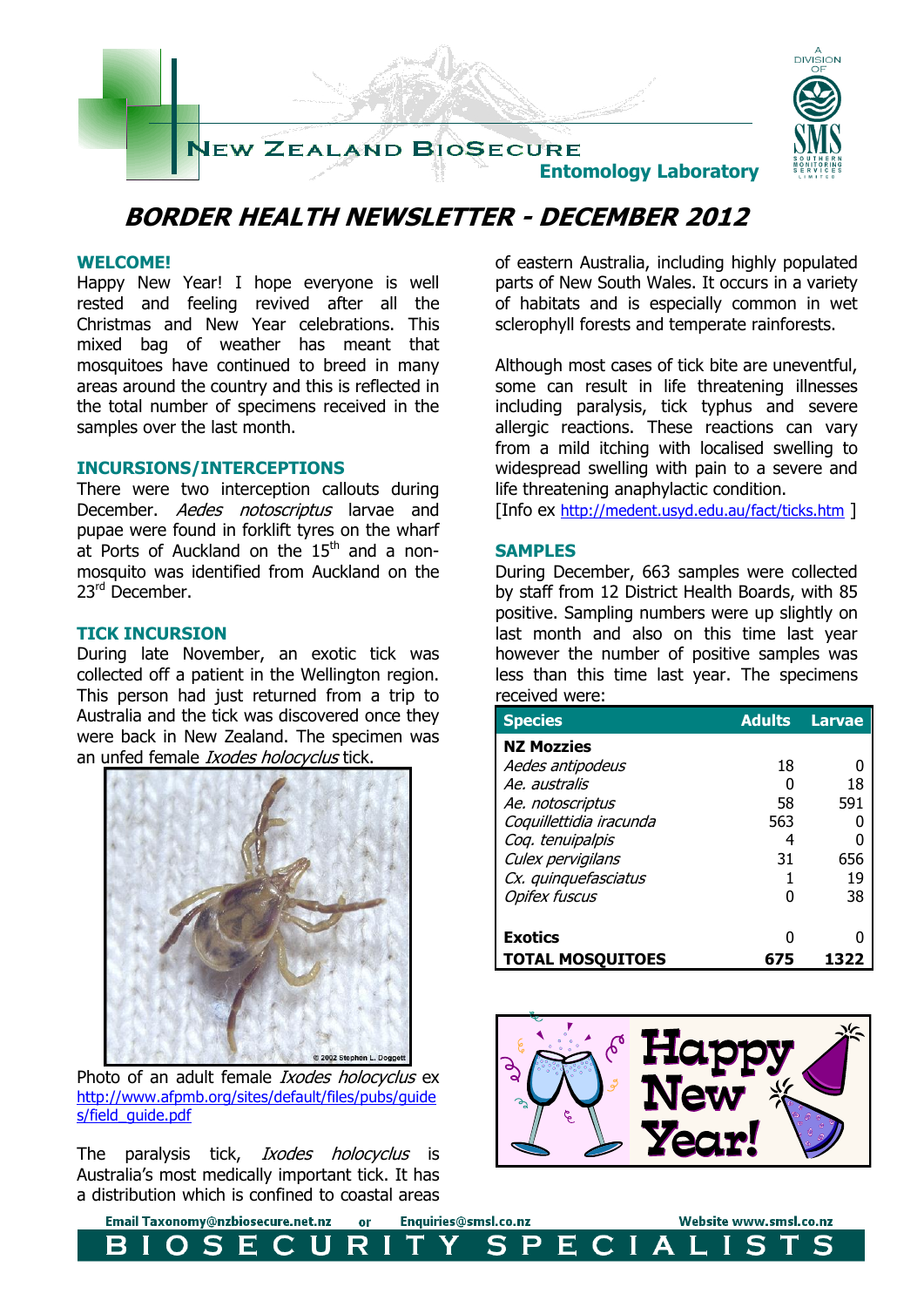



### **MOSQUITO-BORNE DISEASES**

Three articles on the Yellow Fever epidemic in Africa; this event is eclipsing all other events at present.

### **YELLOW FEVER - AFRICA: SUDAN (DARFUR)**

**Source:** Voice of America [edited] 7 Dec 2012 reported on ProMED Mail 9 Dec 2012 [http://www.voanews.com/content/sudan\\_begins\\_e](http://www.voanews.com/content/sudan_begins_emergency_vaccinations_to_fight_yellow_fever_outbreak/1560840.html) [mergency\\_vaccinations\\_to\\_fight\\_yellow\\_fever\\_outbr](http://www.voanews.com/content/sudan_begins_emergency_vaccinations_to_fight_yellow_fever_outbreak/1560840.html) [eak/1560840.html](http://www.voanews.com/content/sudan_begins_emergency_vaccinations_to_fight_yellow_fever_outbreak/1560840.html)

Sudan's Federal Ministry of Health is organizing an emergency mass vaccination campaign against mosquito-borne yellow fever in the Darfur region. The latest figures from the World Health Organization put the number of suspected cases of yellow fever at 732, including 165 deaths.

This is the worst yellow fever epidemic to strike Africa in 2 decades. The last outbreak 20 years ago, also was in Sudan. At that time, 604 cases, with 156 deaths were reported in South Kordofan state, the epicenter of the disease. Given the number of cases and deaths reported in Darfur, the World Health Organization (WHO) notes the current epidemic already has surpassed the last one.

The WHO reports the emergency-response vaccination campaign will cover 5.5 million people. It is being conducted in 3 phases. The 1st phase of the campaign began 21 Nov [2012] to cover 2.2 million people in 12 districts with the highest number of cases.

The 2nd phase of the campaign aims to reach 1.2 million people and is to start next week. Vaccines are due to arrive in Sudan on Sunday [9 Dec 2012?] and will cover urban areas.

The WHO Representative in Sudan, Dr. Anshu Banerjee, said people in urban areas are more vulnerable to getting yellow fever than are people in rural areas. He explained this is

## **Entomology Laboratory**

because the disease is quickly transmitted from mosquitoes to humans in the cities, whereas in the rural areas, monkeys are the reservoir of the virus and the spread is slower.

Banerjee said an additional 2.2 million people will be vaccinated in a 3rd round in all other districts where positive cases are found.

"The challenges mainly are to reach the remote areas, partly because of transportation -- no roads, etcetera, and also because of insecurity, because of high risk of hijacking of cars, etcetera," said Banerjee. "So, transport modalities, which are being used now are like using donkeys to transport vaccines, which takes about 8 - 10 hours for people to transport vaccines to remote areas."

Banerjee said most of the cases of yellow fever are among nomads, which is why the epidemic is spreading so widely throughout Darfur.

He said Darfur, which was inundated with heavy rains, became a massive breeding ground for mosquitoes during the past year. He said the mosquitoes became infected from the monkeys in the forest and, in turn, have been affecting the human population. "There are also areas where we have mines and where there are migrant laborers coming from Chad, etcetera. So, one of the important issues also to cover this outbreak in Darfur is to make sure that it doesn't spread to other countries, like South Sudan and Chad, and also to make sure that it stays well within Darfur, within Sudan, because the vector is available throughout Sudan."

Yellow fever is a hemorrhagic disease. There is no cure. Bleeding can be managed by blood transfusions. Otherwise, the disease can be contained through the use of bed nets, insect repellent and the wearing of long clothes. The most effective preventive measure is vaccination.

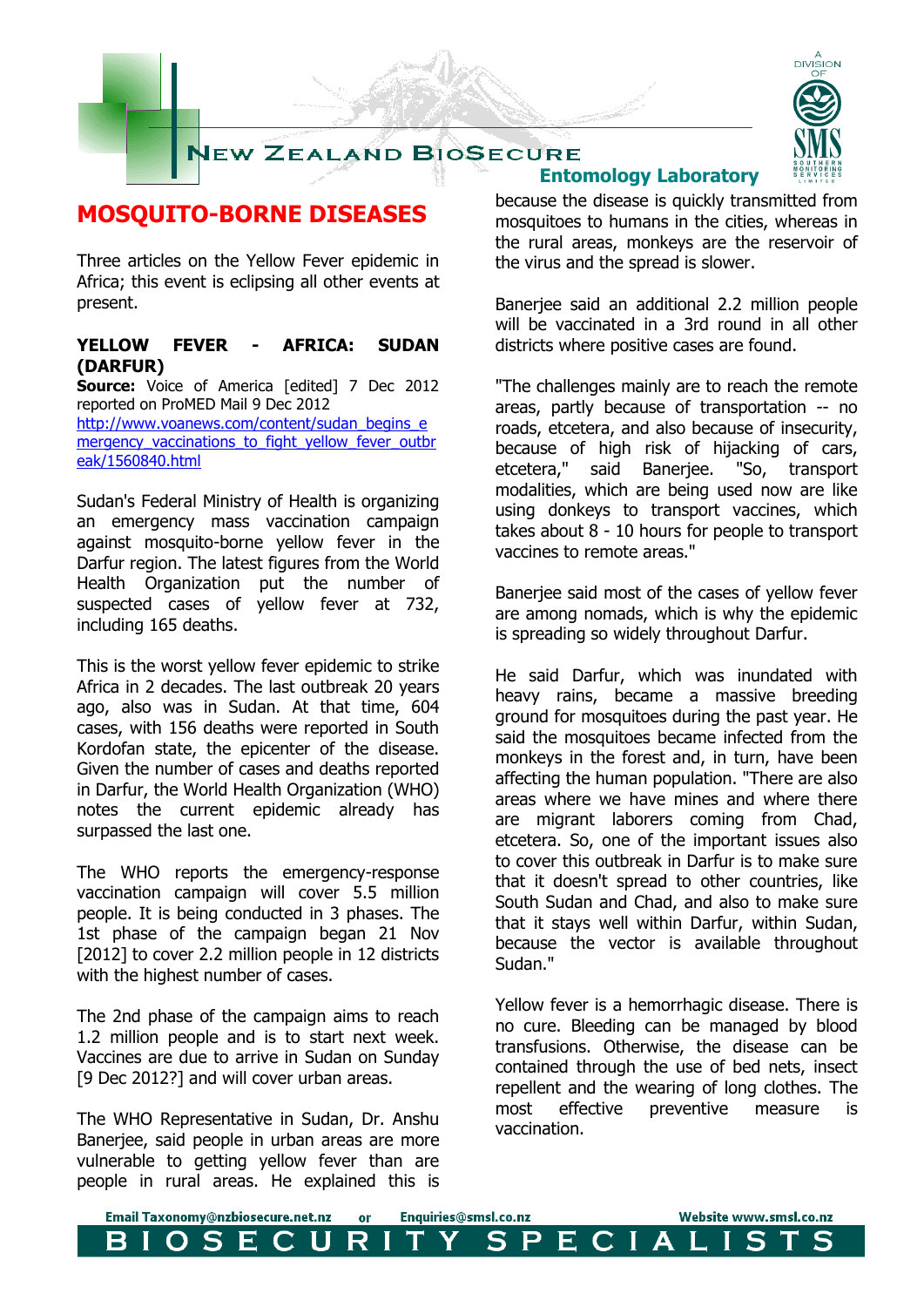

### **YELLOW FEVER - AFRICA: REPUBLIC OF THE CONGO (CUVETTE OUEST)**

**Source:** WHO Global Alert and Response [edited] 12 Dec 2012 reported on ProMED Mail 13 Dec 2012 [http://www.who.int/csr/don/2012\\_12\\_12/en/index.h](http://www.who.int/csr/don/2012_12_12/en/index.html) [tml](http://www.who.int/csr/don/2012_12_12/en/index.html)

The Ministry of Health of the Republic of Congo is launching an emergency mass-vaccination campaign against yellow fever in Ewo District in Cuvette-Ouest region beginning next week.

The emergency vaccination campaign aims to cover approximately 35 000 people in 3 health districts of Mbama, Ewo and Okoyo, all of which belong to the administrative district of Ewo.

The emergency vaccination campaign is being carried out after recent confirmation of a case with yellow fever virus infection that occurred in October 2012. The case was identified through the national surveillance programme for yellow fever.

Laboratory confirmation was done at Institut National de Recherche Biomedicale Kinshasa (INRB) and reconfirmed by a WHO regional reference laboratory for yellow fever, Institut Pasteur, Dakar, Senegal.

The vaccination campaign is being supported by the International Coordinating Group on Yellow Fever Vaccine Provision (YF-ICG), the GAVI Alliance, and the European Commission's Humanitarian Aid and Civil Protection Department (ECHO).

The YF-ICG is a partnership that manages the stockpile of yellow fever vaccines for emergency response on the basis of a rotation fund. It is represented by United Nations Children's Fund (UNICEF), Medecins Sans Frontieres (MSF), and the International Federation of Red Cross and Red Crescent Societies (IFRC), and WHO, which also serves as the Secretariat. The stockpile was created by GAVI Alliance.



## **Entomology Laboratory**

**YELLOW FEVER - AFRICA: SUDAN (DARFUR) UPDATE**

**Source:** Digital Journal [edited] 29 Dec 2012 reported on ProMED Mail 31 Dec 2012

<http://www.digitaljournal.com/article/340094>

Experts claim that the outbreak of yellow fever currently affecting Sudan is the worst the world has experienced in the past 20 years.

The disease has already claimed the lives of 168 people, while 800 suspected cases of the mosquito-spread disease have been reported across Darfur, since the outbreak began in October [2012]. Many more cases are likely not being reported to health authorities. The official death toll has currently surpassed that of a 2005 yellow fever outbreak in Sudan's South Kordofan region, which led to 163 deaths from 604 cases over a period of 5 months.

Yellow fever is caused by a mosquito-borne virus endemic in tropical regions of Africa and South America. In its extreme form, it causes jaundice with liver and kidney failure as well as systemic bleeding.

Yellow fever often reaches epidemic proportions and results in high death rates.

The current outbreak in Sudan could be linked to heavy rains and flooding in the region, which facilitated mosquito breeding this year [2012]. Moreover, prior to the recent outbreak, Darfur's routine vaccination programs had never included vaccinations against the yellow fever virus, [lack of which] which could have facilitated its rapid and extensive spread.

The disease's occurrence has followed nomadic migration routes across Darfur and has affected mainly rural areas, although there is a risk of it spreading to urban areas as well as the camps for internally displaced people, which house over 2 million people forced to flee their homes due to the conflict in Darfur. While a vaccine can prevent infection, there is no specific drug treatment for infected individuals.